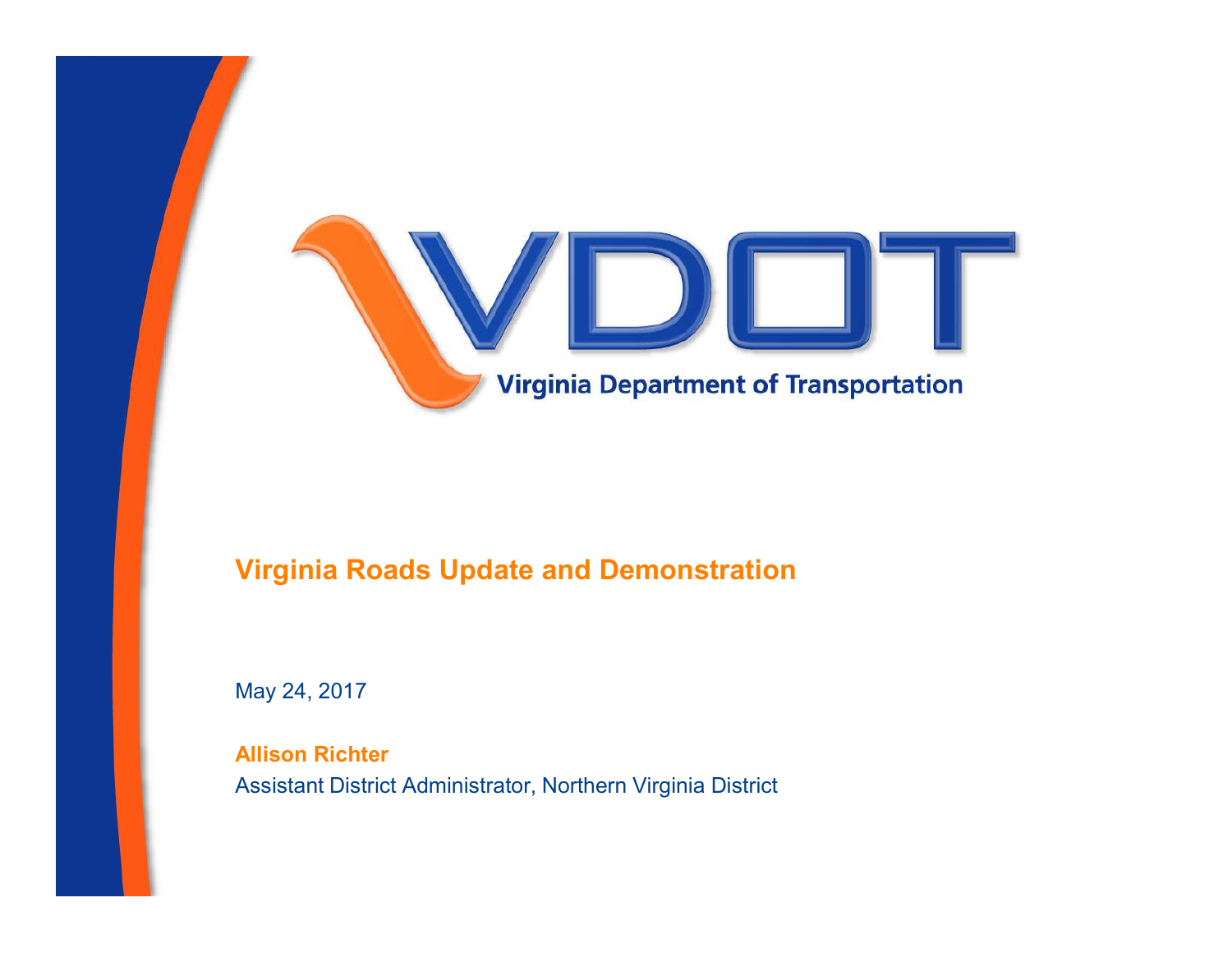

## Introduction

Virginia Roads is a one-stop portal for streamlined public access to interactive mapping applications, sites and publications.

Goals of this application are to:

- Provide user friendly access to all of VDOT's map products
- Ensure VDOT's transparency to the public
- Be an accurate, user-friendly tool for internal staff to more efficiently accomplish their work
- Allow better collaboration between VDOT staff and their local partners/stakeholders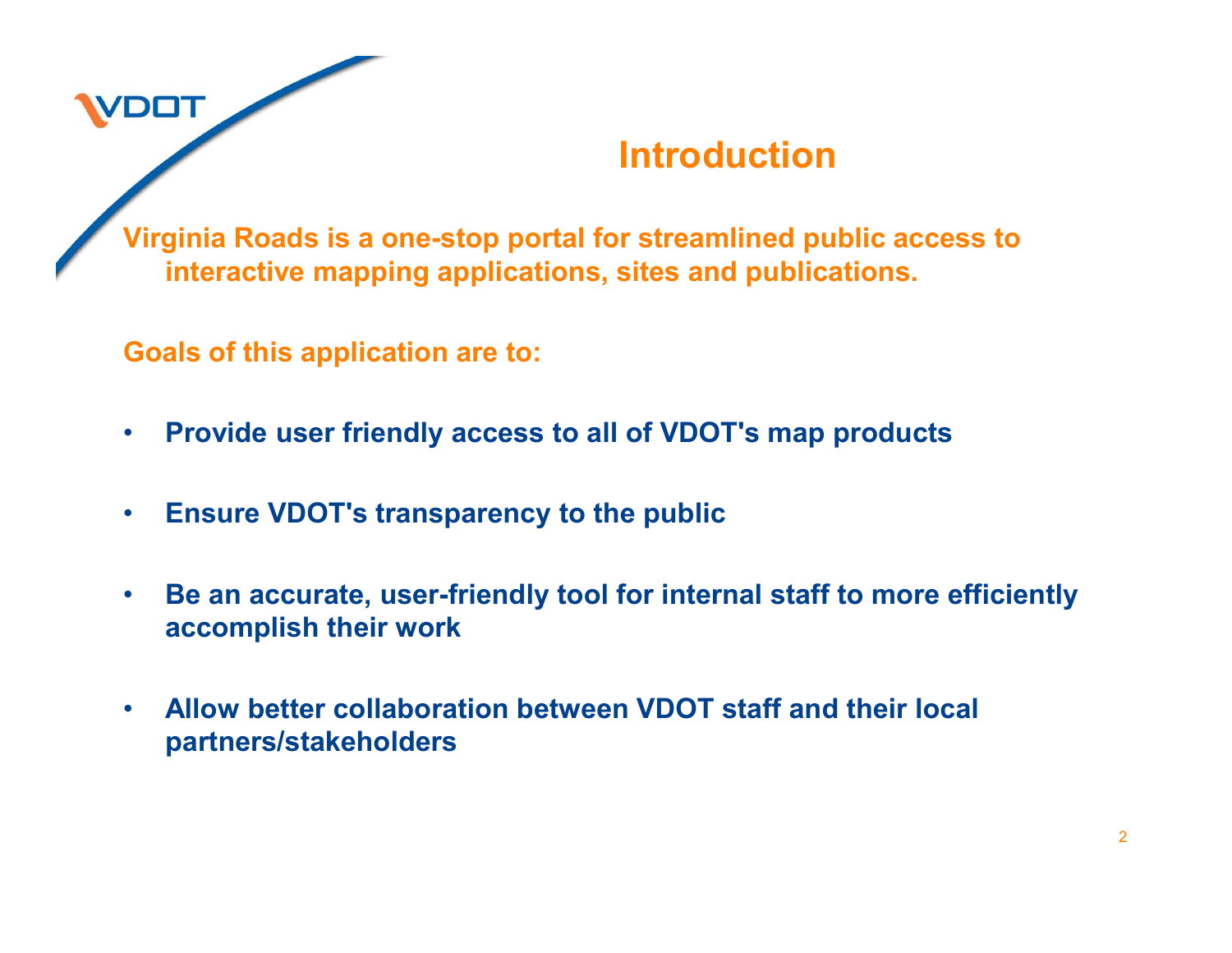# **DOT**

## **Characteristics**

Virginia Roads was initially developed in Spring 2014 due to the agency's recognition of a strong business need for a tool that could accomplish the following:

- Allow project managers, administration and the public to see VDOT project information on a map, accomplishing a goal of transparency in state government
- Provide an easy-to-use, web-based project information mapping tool for analysis, decision making and increased efficiencies
- Organize and use existing information, adding new data while minimizing the administrative burden on staff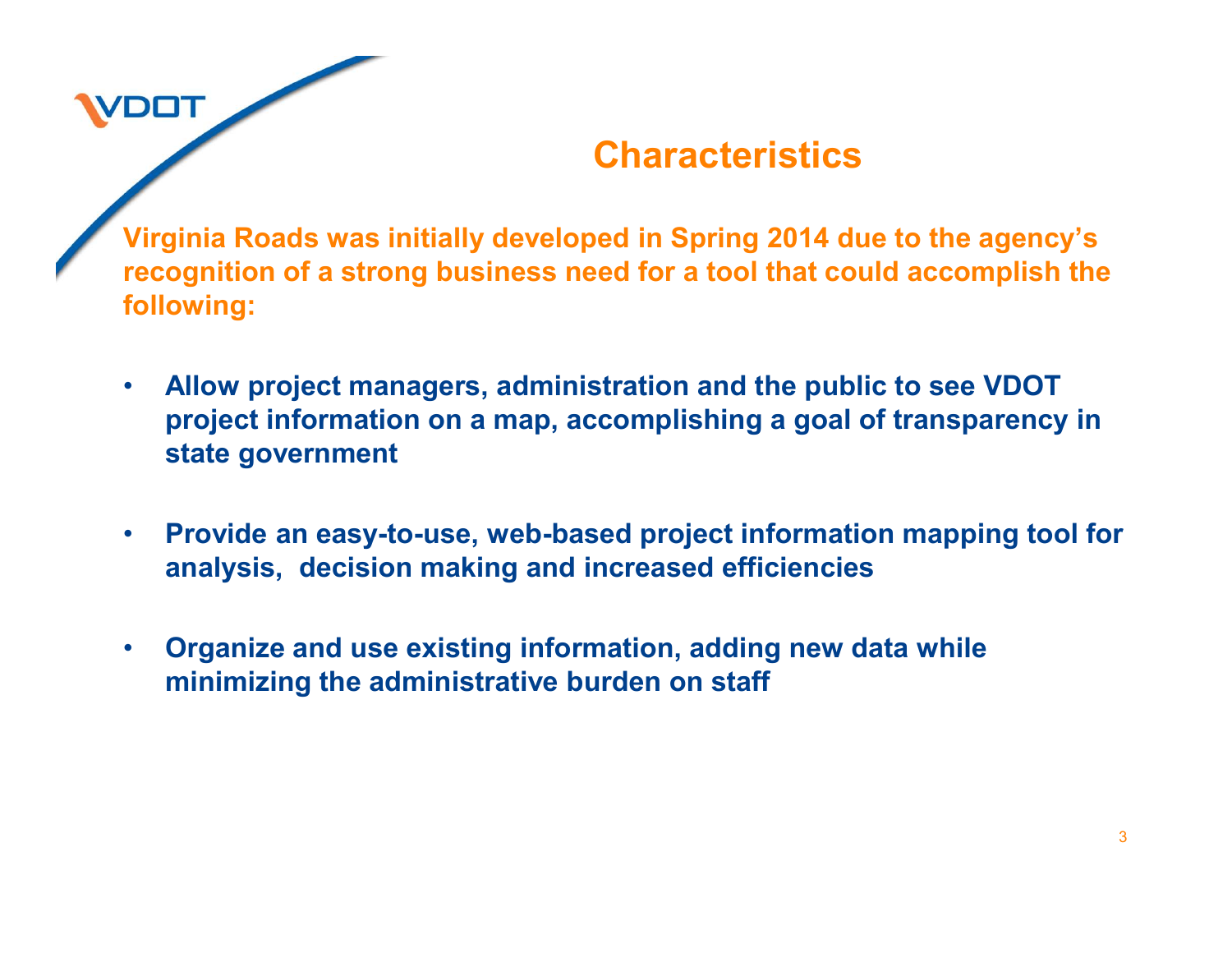## Existing Data

VDOT currently has a tremendous amount of information mapped in various locations. Some examples include:

- Structure Information
- Pavement Data

**/DOT** 

- Long range plan recommendations
- Functional classification
- Traffic volumes, crashes, level of service

However, most of this information has never been available to all VDOT staff, partners/stakeholders, or the public in the same format or in the same place, thus limiting its usefulness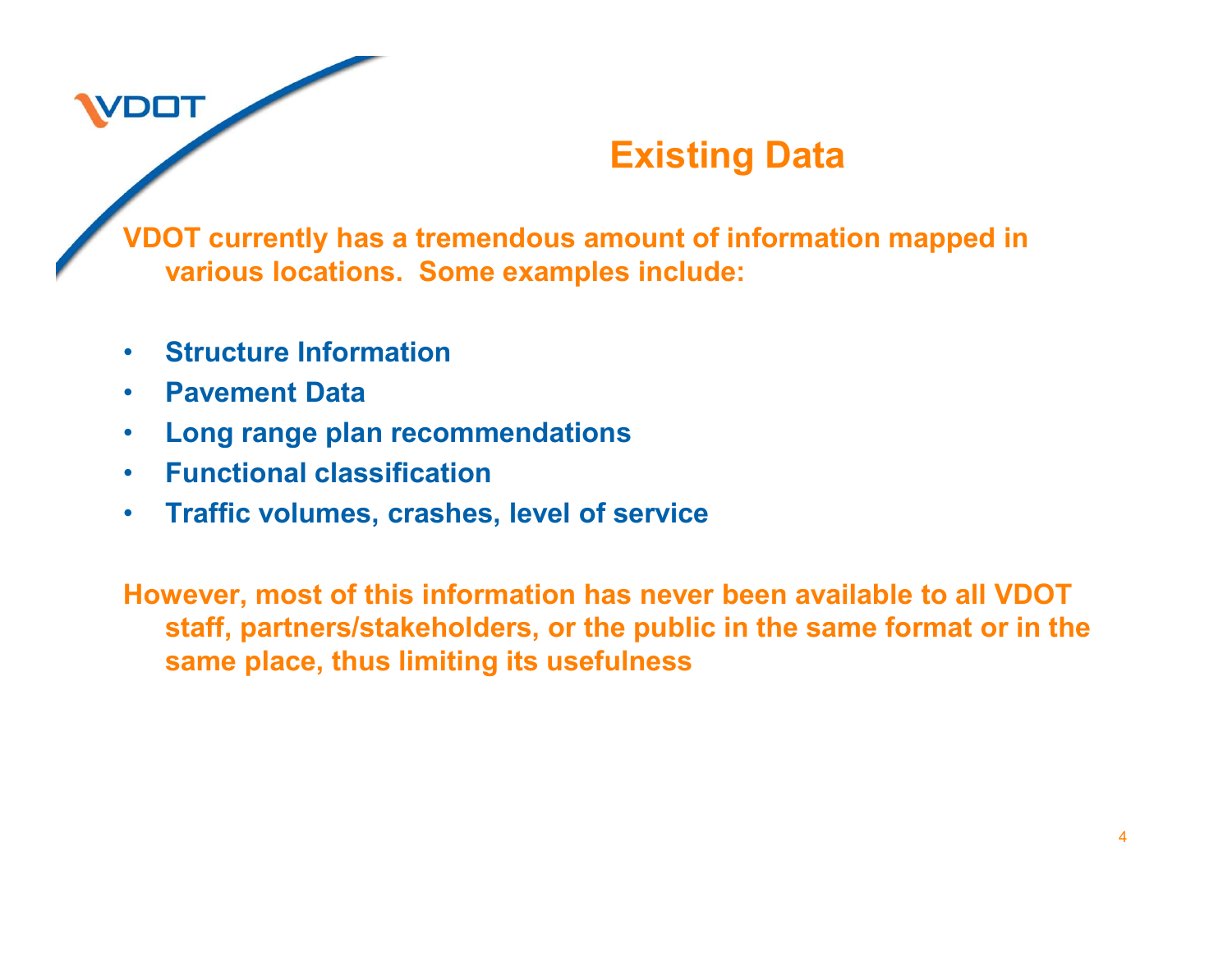## Virginia Roads

Since the application got started, it provides information on:

- Six Year Improvement Plan, the first time it has been mapped sustainably
- Pavement Conditions and Schedules
- Bridge and Large Culvert Locations and Conditions
- Traffic Volumes

**/DOT** 

- Traffic Crash Data
- Links to Other VDOT public data such as 511, MegaProjects, Park and Ride lots, and more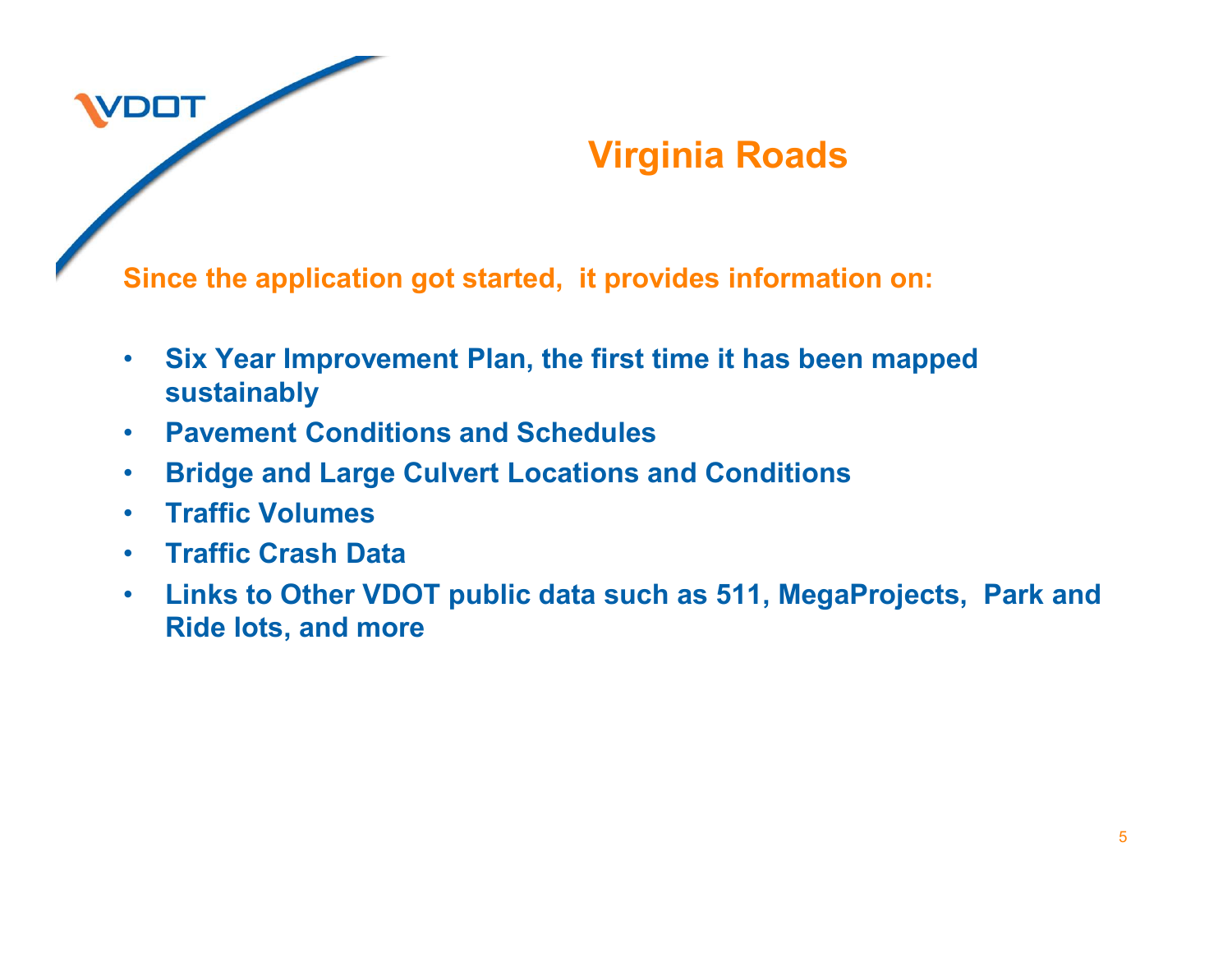Vision

•Coordinate work across maintenance, operations and construction arenas

•Coordinate conflicts of planned work and work underway

•Provide emergency contact lists for specific projects to various audiences

•Look at long-range plan recommendations versus work already funded but not yet complete

•Coordinate work across maintenance, operations and construction<br>•Coordinate conflicts of planned work and work underway<br>•Provide emergency contact lists for specific projects to various<br>•Look at long-range plan recommenda x; show me those projects that start after date y; show me those projects that have a total estimate greater than z

•Visualize the Dashboard

**DOT** 

•Initial release in May 2014 was followed by an overhaul in April 2017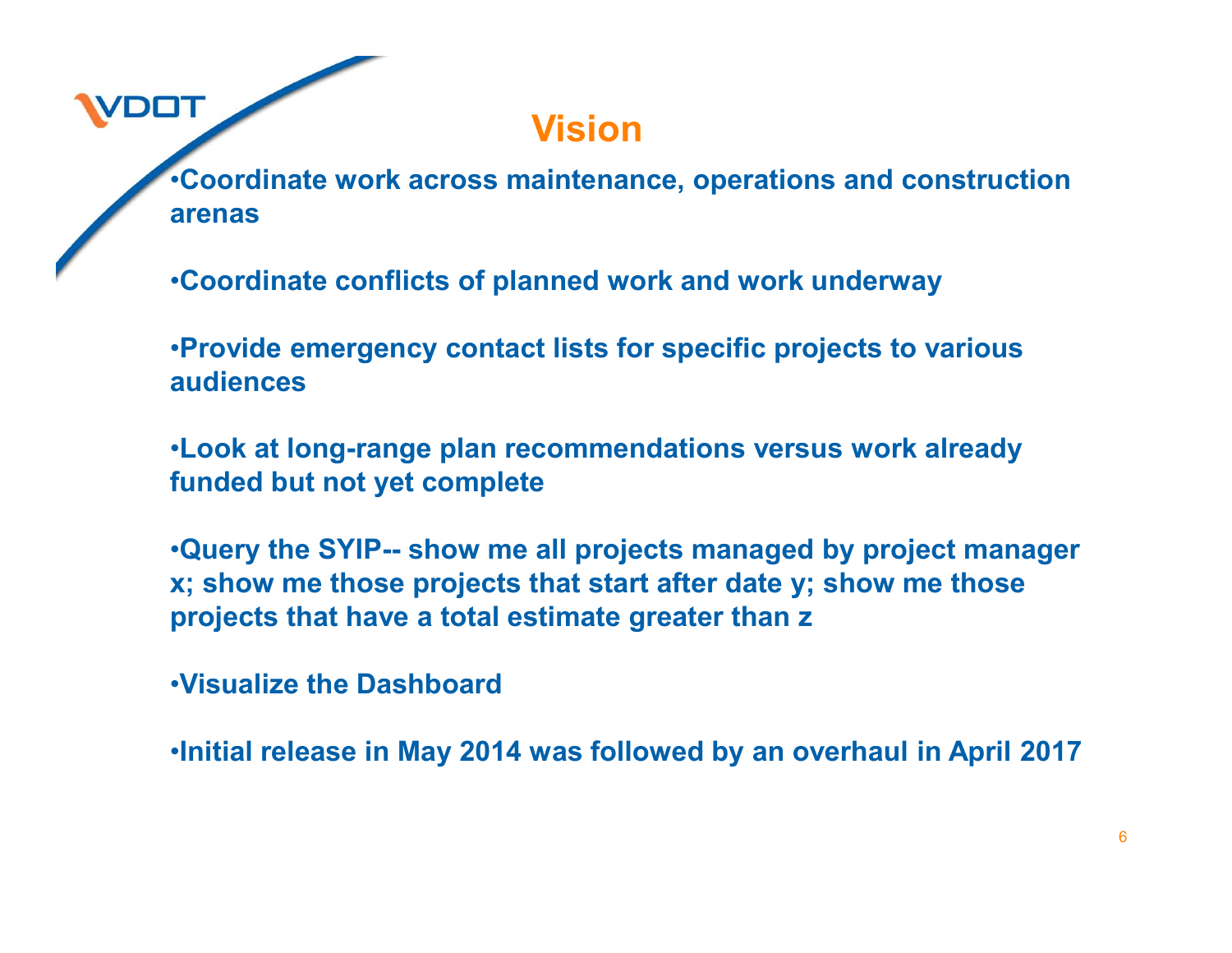

## Moving Forward

- The recent overhaul improved functionality, decreased maintenance time and cost, and formatted all data in the ARC/GIS format. Minor improvements are still being made.
- Upcoming marketing campaign—both internal and external
- Drive to incorporate other business needs as identified by VDOT staff, our partners, and the public
- Receive feedback on functionality of site's features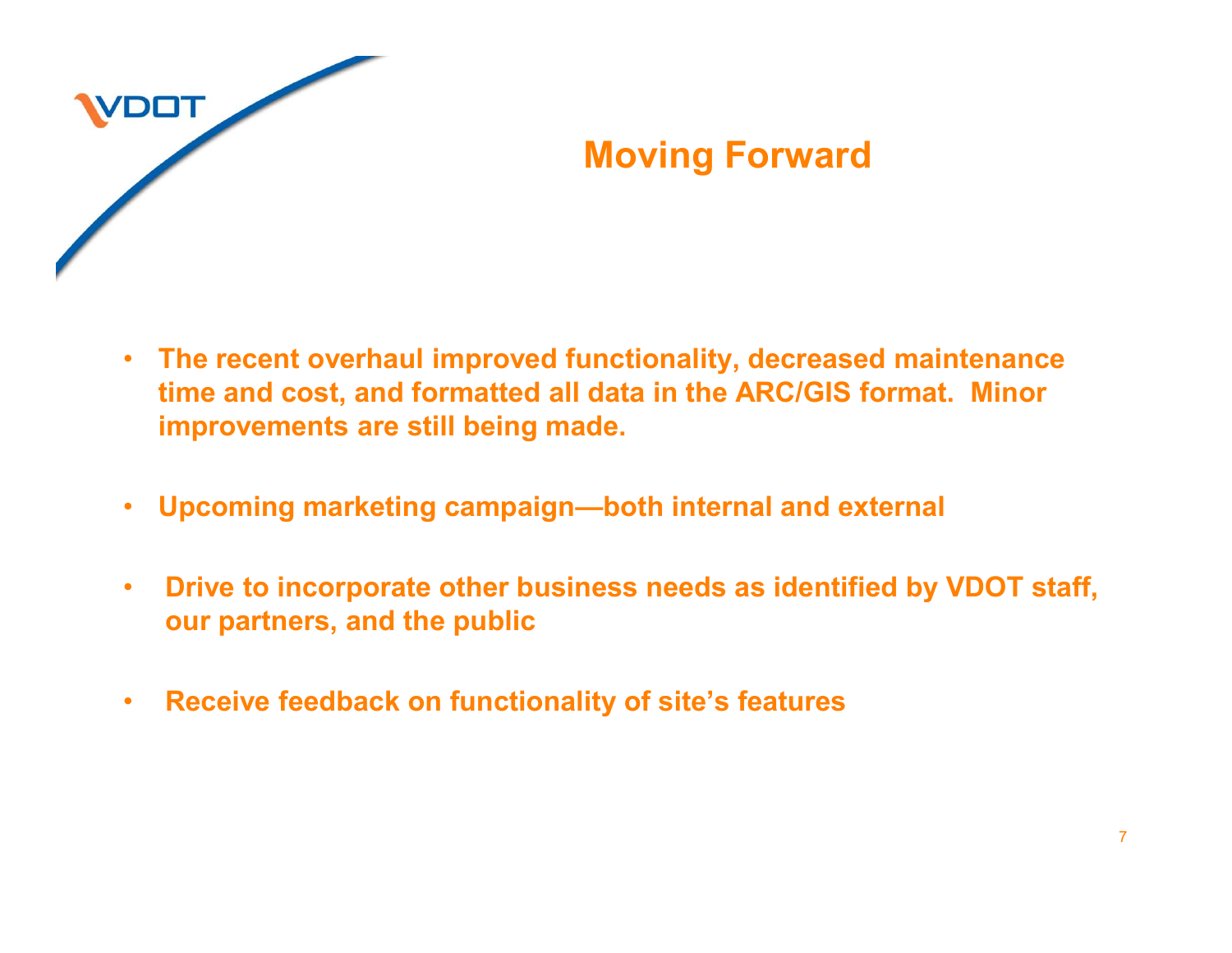#### Feedback

"VirginiaRoads.org is a prime example of the type of project I envisioned when we launched our Data.Virginia initiative aimed at using data to make government more transparent. It's as simple as clicking on the link, selecting a location and seeing in a glance the status of current and future transportation projects. The information is easily accessible and open to the public to see how their taxpayer dollars are being invested to improve Virginia's road system." --Governor Terry **McAuliffe** 

DOT

• "A good transportation program depends on VDOT providing clear information that is relevant and available to the public. VirginiaRoads.org turns complex data into knowledge, allowing the public to become more engaged with their transportation program." --Secretary of Transportation Aubrey Layne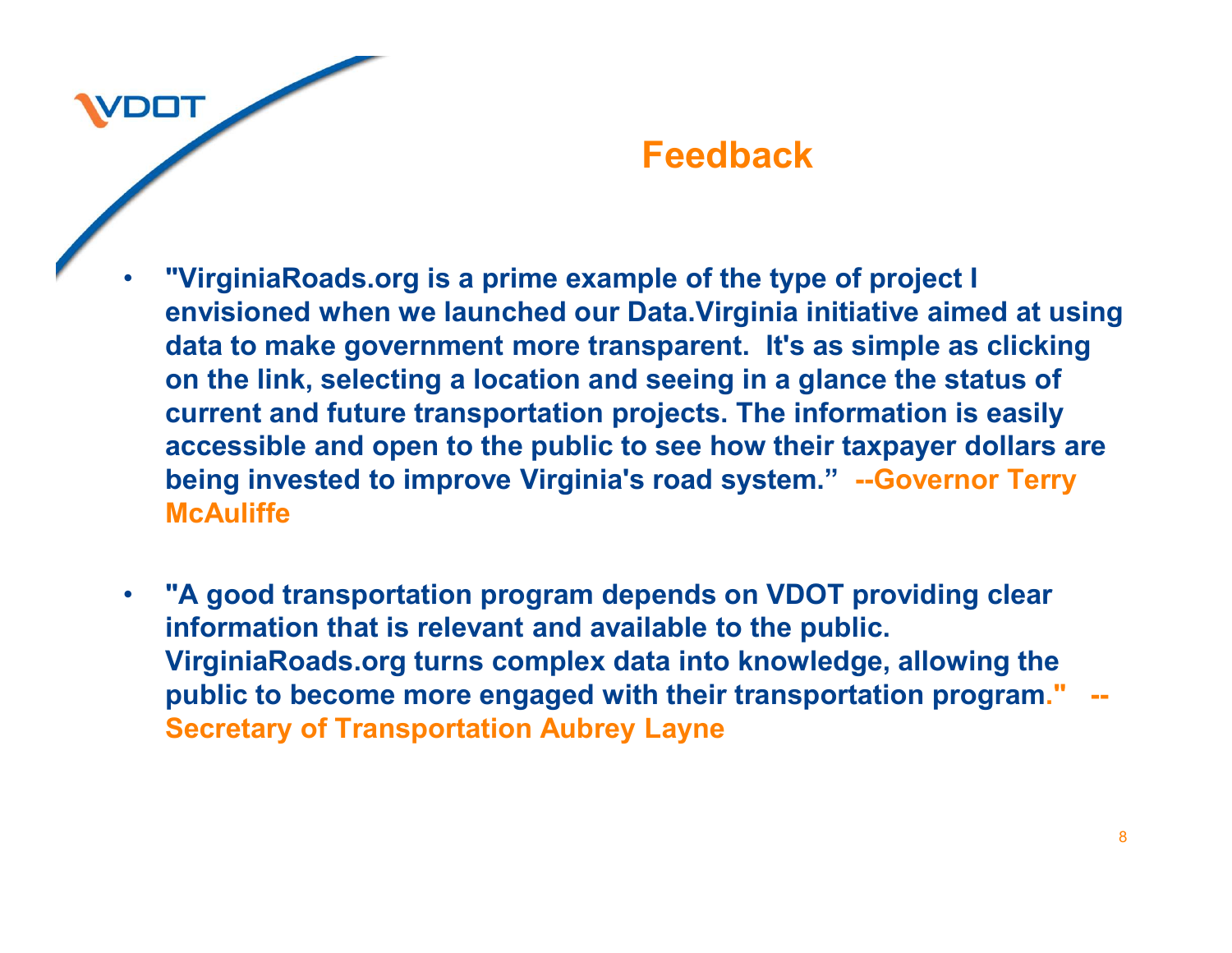

## **Demonstration** http://www.virginiaroads.org